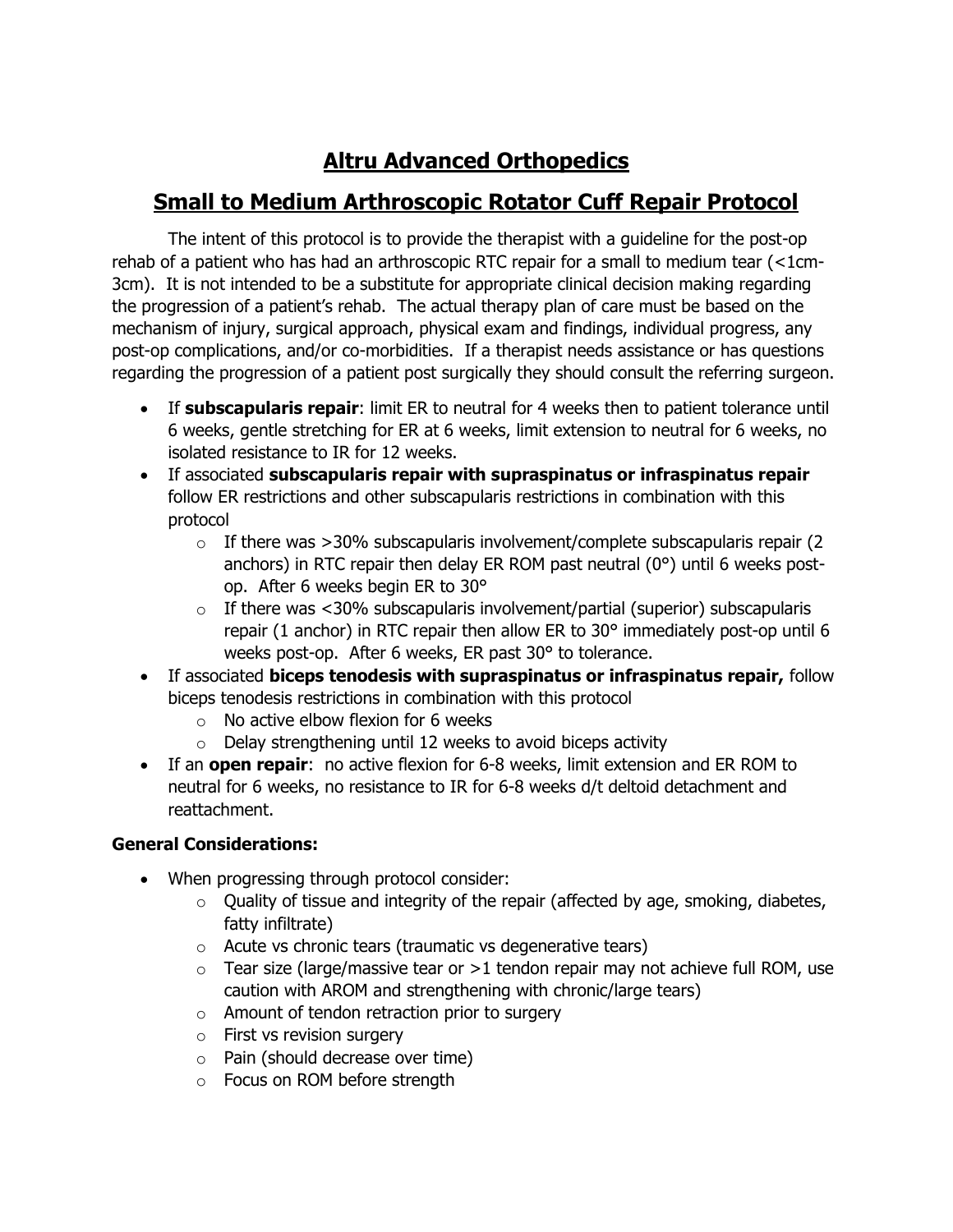• Tissue Healing: soft tissue-to-bone healing is a slow and gradual process that requires at least 12 weeks of healing to allow adequate pull-out strength of repair (Ghodadra et al, JOSPT, 2009).

## **PHASE I: 0-6 weeks**

Goals:

- Maintain integrity of the repair
- Decrease pain and inflammation
- Educate patient regarding posture, joint protection, positioning, hygiene, incision care, etc.
- Gradually increase PROM to decrease negative effects of immobilization

Precautions:

- Keep arm supported when out of sling
- No lifting of objects or sudden movements
- No supporting of body weight or pushing/pulling by hands
- No bimanual activities (pulling on socks or pants, etc.)
- No shoulder motion behind back

Immobilization:

• Sling with/without pillow for 6 weeks, remove only for exercises and hygiene

Therapeutic Exercise:

- 1. PROM:
	- $\circ$  In supine range as tolerated
	- o Flexion and abduction
	- $\circ$  ER and IR in scapular plane
	- o Pendulum exercises
- 2. AAROM:
	- o At 2-4 weeks:
		- Cane for ER/IR in scapular plane
		- Cane or pulleys for flexion
- 3. AROM:
	- o Elbow, wrist, and hand
		- Avoid elbow flexion if biceps repair or tenodesis
		- **•** Arm supported bicep/triceps isotonic strengthening at week 6
	- o Cervical and thoracic spine
		- **EXECT** Cervical retraction, flex, side bending with overpressure, rotation
		- **·** Thoracic AROM, seated self-mobilization
- 4. Gentle hand gripping exercises
- 5. At 4-6 weeks submax pain-free shoulder isometrics
- 6. Postural Education- avoid forward head and rounded shoulders
- 7. Scapular Stabilization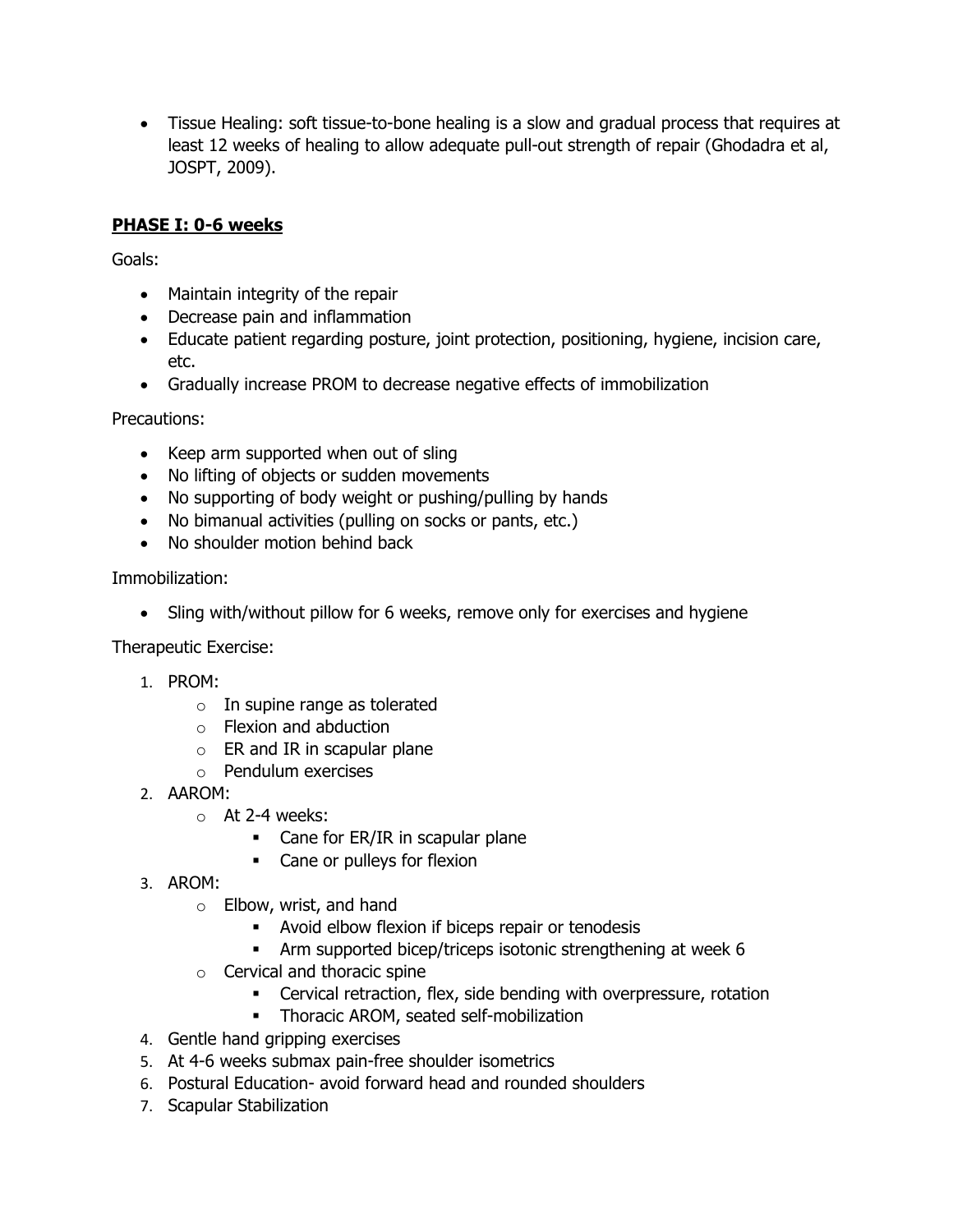- $\circ$  Begin with sling on: elevation/depression, retraction/protraction
- 8. At 4-6 weeks supine rhythmic stabilization:
	- $\circ$  ER/IR in neutral
	- o Flex/ext in 90-100° flex

#### **Manual Therapy:**

• Scar mobilization prn

#### **Modalities:**

- Cryotherapy/ice for pain and inflammation
	- o 15-20 minutes every 2 hours for first week
- IFC/TENs for pain relief prn
- NMES prn

#### **Goals to Achieve for ROM by 4-6 weeks post-op:**

| Flexion/scaption     | $0 - 120^{\circ}$ |
|----------------------|-------------------|
| Abduction            | $0-90^\circ$      |
| ER in scapular plane | $0-60^\circ$      |
| IR in scapular plane | $0 - 30^{\circ}$  |
| ER at $60^\circ$ ABD | $0 - 60^{\circ}$  |
| ER at 90° ABD        | $0-45^\circ$      |
| IR at 90° ABD        | none              |
| Extension            | $0 - 30^{\circ}$  |

## **PHASE II: 7-12 weeks**

Goals:

- Allow healing of soft tissue, do not overstress tissues
- Decrease pain and inflammation
- Gradually restore full passive ROM
- AAROM progressing to AROM to restore motion without compensation
- Initiate light functional activities/ADLs and proprioception activities starting below shoulder height

#### Precautions:

- No loading, lifting, pushing, pulling, or sudden movements with affected arm
- No excessive behind the back movements or shoulder extension with IR
- No aggressive strengthening
- Light ADLs up to shoulder height, limit overhead use

#### Immobilization:

- Discontinue sling at 6 weeks
	- $\circ$  Use sling in crowds or at night as needed

Therapeutic Exercise: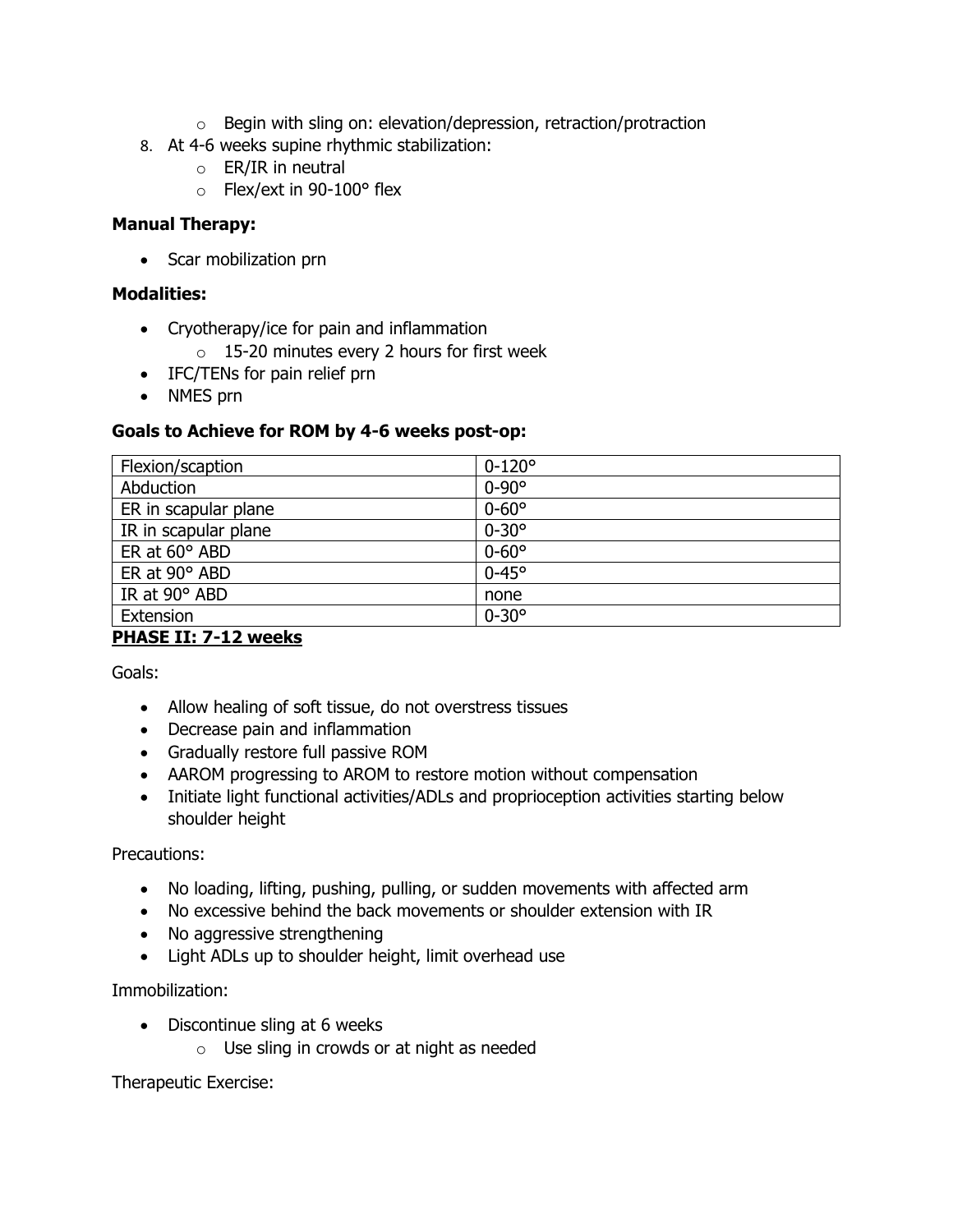- 1. Progress PROM all planes as tolerated
- 2. AAROM:
	- o Pulleys- flex, scap, abd
	- o Cane/wand- flex, scap, abd, ER, ext
	- o Begin behind the back IR stretching at 8
	- o Begin extension past neutral at 6 weeks
	- o Thoracic extension
- 3. AROM
	- o Shoulder flex and abd 90-120° degrees as tolerated
		- **EXECUTE:** Should be pain-free and without compensation
- 4. Strengthening:
	- $\circ$  Beginning with weight of the arm, gradually add weights as tolerated
	- $\circ$  Sidelying ER with scap setting
	- $\circ$  Sidelying flexion with scap setting
	- $\circ$  Prone horiz abd with ER (W)
	- $\circ$  Prone extension (I)
	- o Biceps/Triceps isotonic
- 5. Progress rhythmic stabilization
	- $\circ$  8-10 weeks: supine flex at 90°, standing low load closed chain (ball on table)
	- $\circ$  10 weeks: supine flex at 120 $\circ$ , standing flexion at 90 $\circ$  bilat progress to unilateral
- 6. Dynamic stabilization drills- balance boards, steps
- 7. May start to use arm for light ADL's

## **Manual Therapy:**

- Scar/soft tissue mobilization prn
- Mobilization to capsule, scapula, clavicle prn

## **Modalities:**

- Cryotherapy/ice for pain and inflammation
- IFC/TENs for pain relief prn
- NMES prn

## **Goals to achieve for ROM by 6-12 weeks post-op:**

|                      | 6-8 weeks         | 8-10 weeks        | 10-12 weeks         |
|----------------------|-------------------|-------------------|---------------------|
| Flexion/Scaption     | $0 - 140^{\circ}$ | $0 - 160^{\circ}$ | $0-170/180^{\circ}$ |
| Abduction            | $0 - 120^{\circ}$ | $0 - 120^{\circ}$ | $0-170/180^{\circ}$ |
| ER in scapular plane | $0 - 70^{\circ}$  | $0-80^\circ$      | $0 - 80/90^{\circ}$ |
| IR in scpular plane  | $0-45^\circ$      | $0 - 60^{\circ}$  | $0 - 70^{\circ}$    |
| ER at $60^\circ$ ABD | $0 - 70^{\circ}$  | $0-80^\circ$      | $0 - 80/90^{\circ}$ |
| ER at 90° ABD        | $0-45^\circ$      | $0 - 60^{\circ}$  | $0 - 70^{\circ}$    |
| Extension            | $0-45^\circ$      | $0-50^\circ$      | $0-60^\circ$        |
|                      |                   |                   |                     |

## **PHASE III: 13-24 weeks**

## **Goals:**

• Full active pain-free ROM with good scapulohumeral rhythm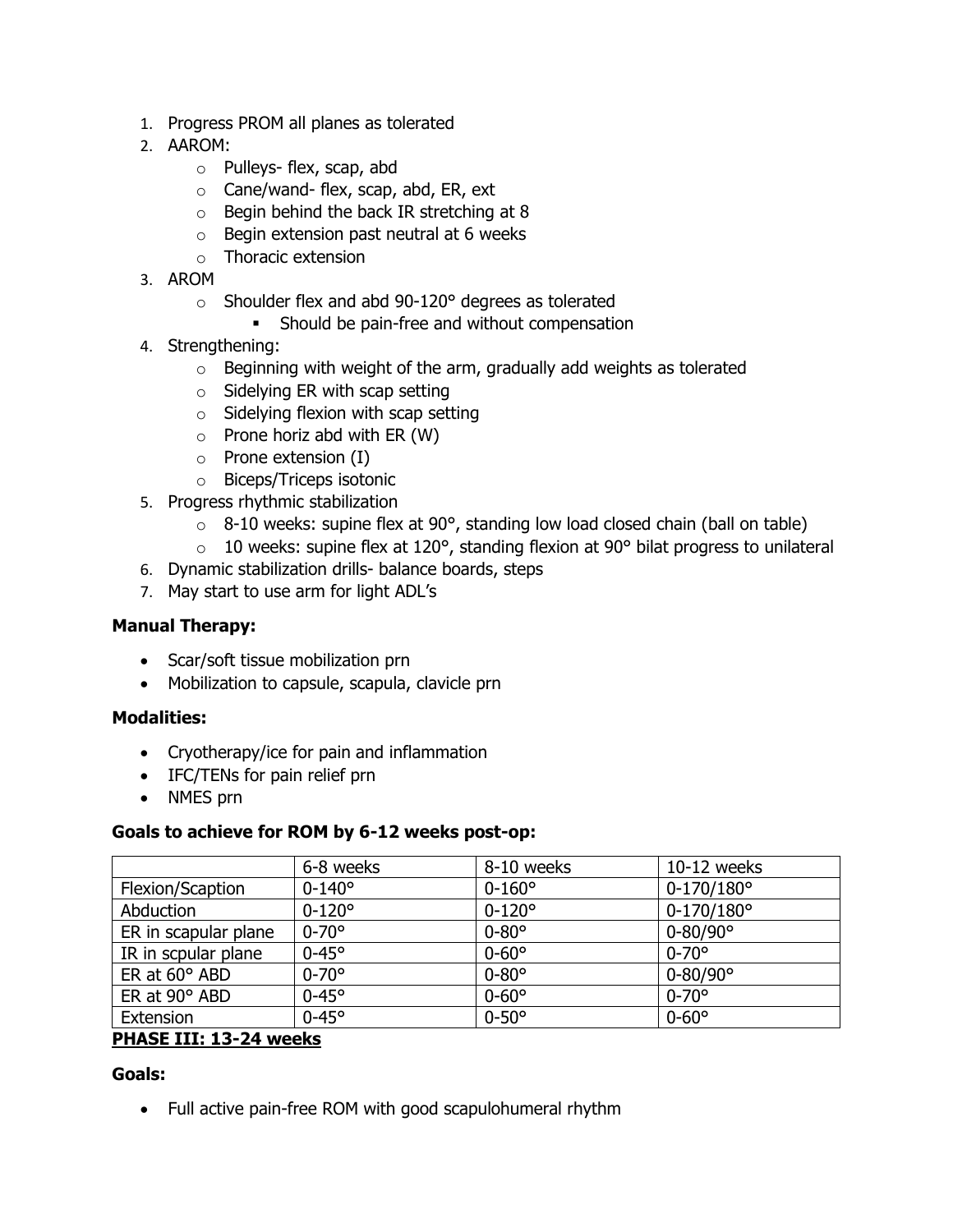- Dynamic shoulder stability
- Gradual restoration of shoulder strength, power, and endurance
- Gradual return to functional activities and ADLs

#### **Precautions:**

- Avoid overhead loads with affected arm
- Avoid increased pain
- Avoid full and empty can exercises

#### **Therapeutic Exercise:**

- 1. PROM and stretching as needed to maintain full ROM
	- o Instruct for self-capsular stretches as indicated
	- o Posterior capsule stretching and sleeper posterior capsule stretch
- 2. AROM
	- o Wall slide, wall washes, ball slides up wall
- 3. Isotonic Strengthening- avoid pain, avoid shoulder/scapular hiking
	- o Bands/tubing
	- o Prone exercises to neutral extension
- 4. Progress fundamental shoulder exercises
	- o PNF patterns
- 5. Closed Chain stabilization exercises at and above shoulder height
- 6. Progress dynamic stabilization
	- $\circ$  Balance boards, steps working into push-up position
	- o Theraball UE weight-bearing activity
- 7. Progress Proprioception
	- o Wall dribble, ball toss
	- $\degree$  Plyometric training- double arm below 90 $\degree$  to single arm above 90 $\degree$

#### **Manual Therapy:**

• Glenohumeral joint and capsular mobilizations prn

## **Modalities:**

• NMES prn

## **Phase IV: 25+ weeks**

#### **Goals:**

- Gradual return to strenuous work activities
- Gradual return to recreational sport activities
- Gradual return to functional activities, ADLs above shoulder height

#### **Therapeutic Exercise:**

- 1. Continue maintenance strengthening program 3-5x/week for 6 months
- 2. Continue stretching